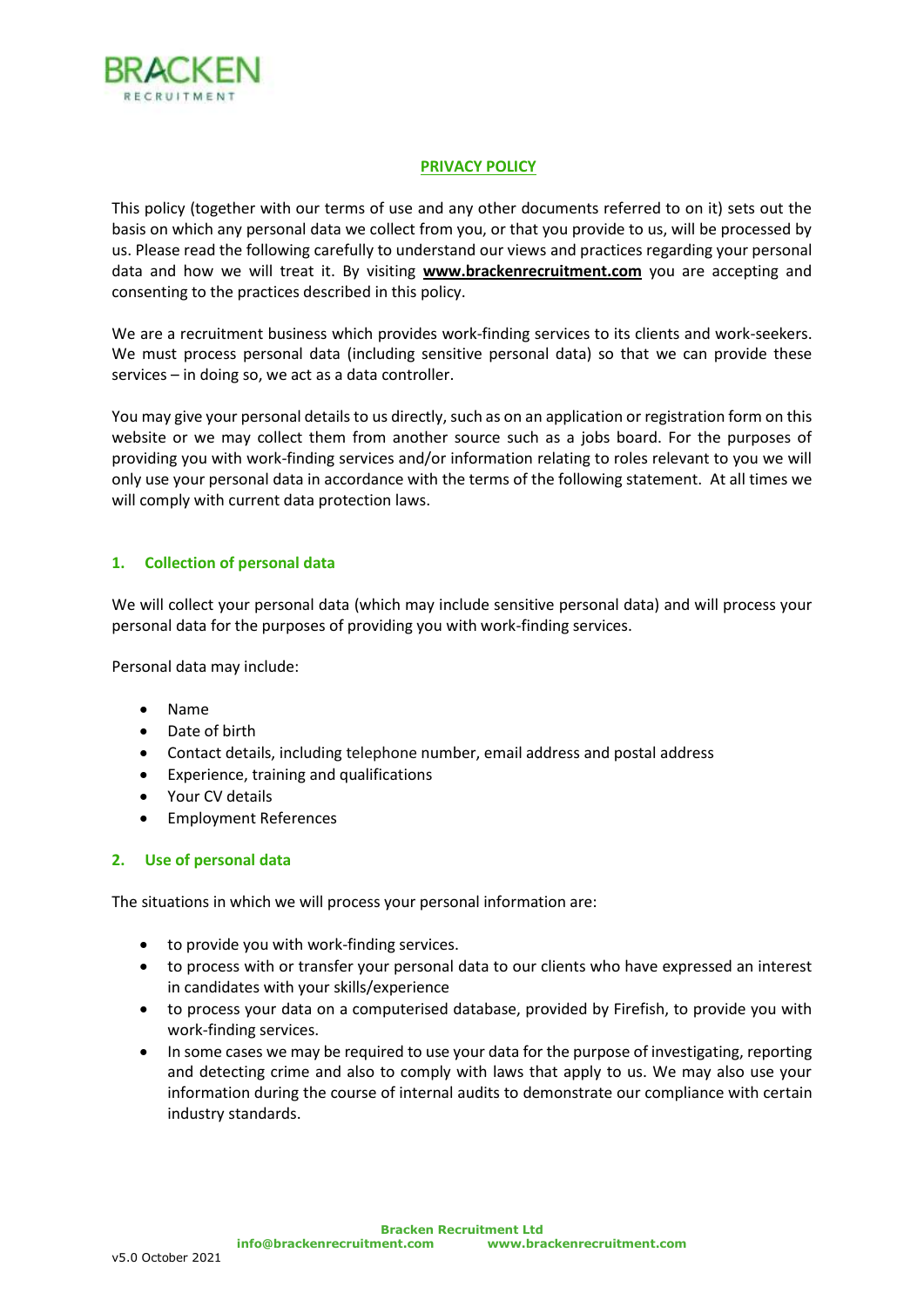

# **3. Purpose of processing and legal basis**

We must have a legal basis to process your personal data. The legal bases we rely upon to offer our work-finding services to you are:

- Where we have a legitimate interest
- To comply with a legal obligation that we have
- To fulfil a contractual obligation that we have with you
- Your consent

### **Legitimate interest**

This is where we have a legitimate reason to process your data provided it is reasonable and does not go against what you would reasonably expect from us. Where we have relied on a legitimate interest to process your personal data our legitimate interests is/are as follows:

- Managing our database and keeping work-seeker records up to date;
- Providing work-finding services to you and our clients;
- Contacting you to seek your consent where we need it;
- Giving you information about similar products or services that you have used from us recently;

### **Statutory/contractual requirement**

We have certain legal and contractual requirements to collect personal data (e.g. to comply with the Conduct of Employment Agencies and Employment Businesses Regulations 2003, immigration and tax legislation, and in some circumstances safeguarding requirements.) Our clients may also require this personal data, and/or we may need your data to enter into a contract with you. If you do not give us personal data we need to collect we may not be able to continue to provide work-finding services to you.

### **Recipient/s of data**

We will process your personal data and/or sensitive personal data with the following recipients:

- Clients (whom we may introduce or supply you to)
- Former employers whom we may seek references from
- If applicable, payroll service providers who manage payroll on our behalf or other payment intermediaries whom we may introduce you to

### **4. Data Retention**

We will retain your personal data only for as long as is necessary for the purpose we collect it. Different laws may also require us to keep different data for different periods of time. For example, the Conduct of Employment Agencies and Employment Businesses Regulations 2003, require us to keep workseeker records for at least one year from (a) the date of their creation or (b) after the date on which we last provide you with work-finding services.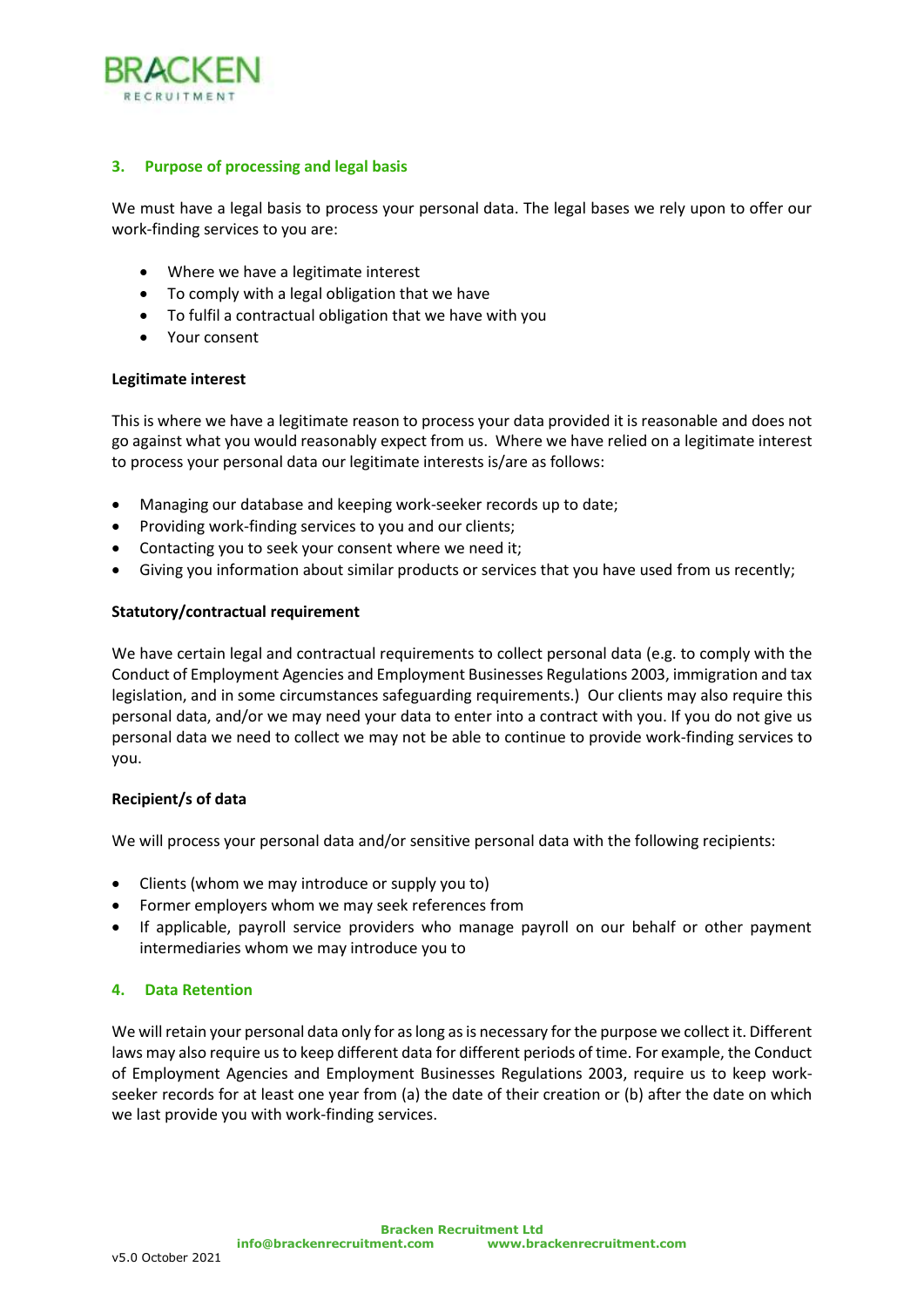

# **5. Your rights**

Please be aware that you have the following data protection rights:

- The right to be informed about the personal data the Company processes on you;
- The right of access to the personal data the Company processes on you;
- The right to rectification of your personal data;
- The right to erasure of your personal data in certain circumstances;
- The right to restrict processing of your personal data;
- The right to data portability in certain circumstances;
- The right to object to the processing of your personal data that was based on a public or legitimate interest;
- The right not to be subjected to automated decision making and profiling; and
- The right to withdraw consent at any time.

Where you have consented to us processing your personal data you have the right to withdraw that consent at any time sending an email t[o info@brackenrecruitment.com.](mailto:info@brackenrecruitment.com)

Please note that if you withdraw your consent to further processing that does not affect any processing done prior to the withdrawal of that consent, or which is done according to another legal basis.

There may be circumstances where we will still need to process your data for legal or official reasons. Where this is the case, we will tell you and we will restrict the data to only what is necessary for those specific reasons.

The accuracy of your information is important to us - please help us keep our records updated by informing us of any changes to your email address and other contact details

### **6. Links to external websites**

Our website may contains links to other external websites. Please be aware that we are not responsible for the privacy practices of such other sites. When you leave our site we encourage you to read the privacy statements of each and every website that collects personally identifiable information. This privacy statement applies solely to information collected by Bracken Recruitment's website.

# **7. Sale of business**

If the Company is sold or integrated with another business your details may be disclosed to our advisers and any prospective purchasers and their advisers and will be passed on to the new owners of the business.

### **8. Data Security**

We have put in place appropriate security measures to prevent your personal information from being accidentally lost, used or accessed in an unauthorised way, altered or disclosed. In addition, we limit access to your personal information to those employees, agents, contractors and other third parties who have a business need to know. They will only process your personal information on our instructions and they are subject to a duty of confidentiality.